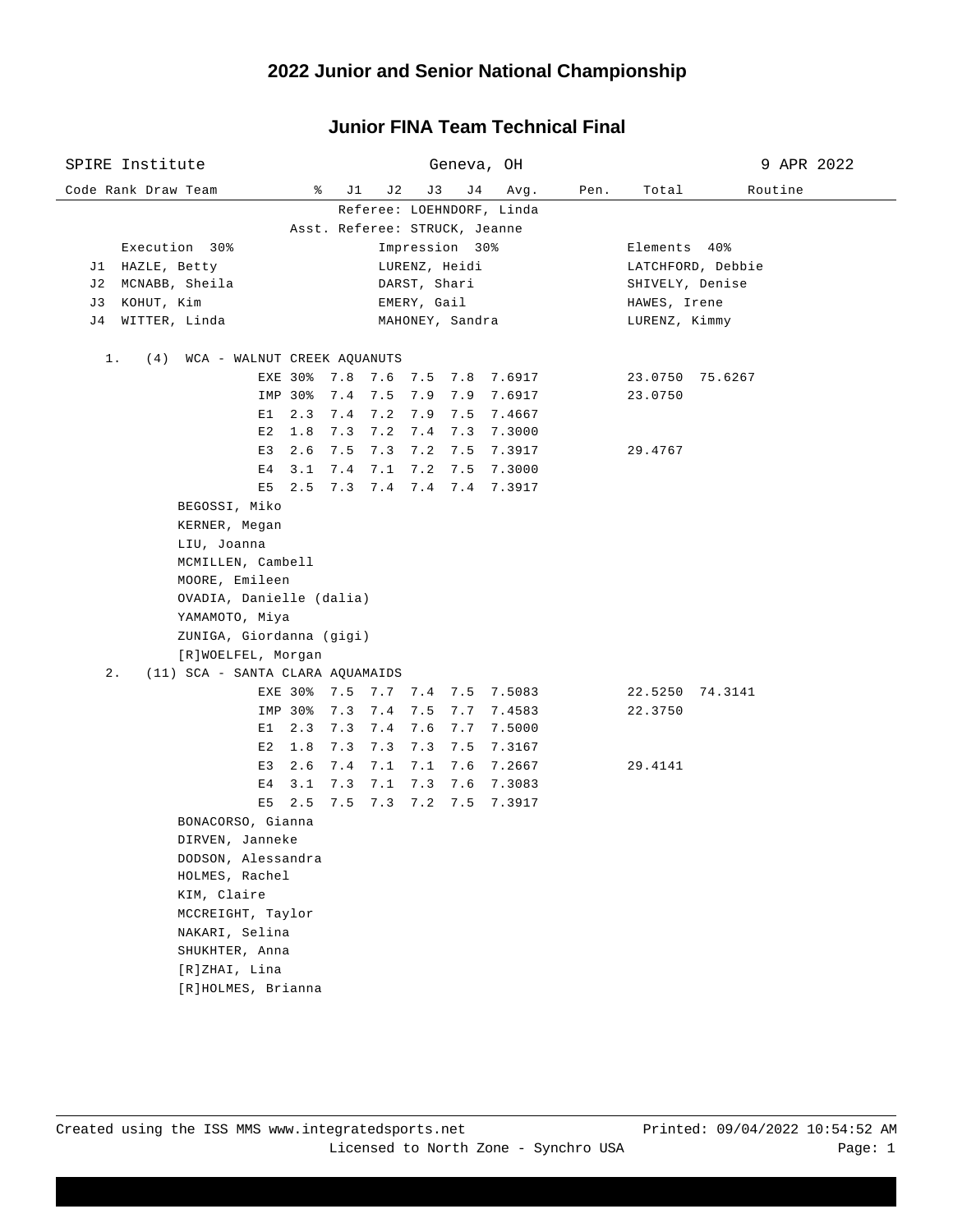| SPIRE Institute                          |                                      |             | Geneva, OH  |                    | 9 APR 2022 |  |  |  |  |
|------------------------------------------|--------------------------------------|-------------|-------------|--------------------|------------|--|--|--|--|
| Code Rank Draw Team                      | ႜ<br>J1<br>J2                        | J3          | J 4<br>Avg. | Pen.<br>Total      | Routine    |  |  |  |  |
| 3.<br>(14) AZD - ARIZONA DESERT DOLPHINS |                                      |             |             |                    |            |  |  |  |  |
| EXE 30%                                  | 7.4 7.4 7.2 7.2                      |             | 7.3000      | 21.9000            | 71.6839    |  |  |  |  |
| IMP 30%                                  | 7.1<br>7.1                           | 7.3<br>7.1  | 7.1167      | 21.3500            |            |  |  |  |  |
| E1<br>2.3                                | 7.0<br>7.1                           | 7.3<br>7.4  | 7.2000      |                    |            |  |  |  |  |
| E2<br>1.8                                | 6.9<br>7.0                           | $7.4$ 7.2   | 7.1083      |                    |            |  |  |  |  |
| E3<br>2.6                                | 7.0<br>7.2                           | 7.2<br>7.3  | 7.1917      | 28.4339            |            |  |  |  |  |
| 3.1<br>Е4                                | 7.1<br>7.0                           | 7.0<br>7.2  | 7.0583      |                    |            |  |  |  |  |
| 2.5<br>E5                                | 6.9<br>7.1                           | $6.9$ $7.1$ | 7.0000      |                    |            |  |  |  |  |
| BOWMAN, Liberty                          |                                      |             |             |                    |            |  |  |  |  |
| BURDETTE, Kennah                         |                                      |             |             |                    |            |  |  |  |  |
| PORTILLA-VILLOTA, Luz                    |                                      |             |             |                    |            |  |  |  |  |
| RAU, Ella                                |                                      |             |             |                    |            |  |  |  |  |
| SANTANA, Elle                            |                                      |             |             |                    |            |  |  |  |  |
| SMITH, Natalie                           |                                      |             |             |                    |            |  |  |  |  |
| WANG, Ashlyn                             |                                      |             |             |                    |            |  |  |  |  |
| ZIMM, Eva                                |                                      |             |             |                    |            |  |  |  |  |
| [R]NEELEY, MacKenzie                     |                                      |             |             |                    |            |  |  |  |  |
| [R]DUMONT, Carie                         |                                      |             |             |                    |            |  |  |  |  |
| 4.<br>(17) PTX - PIROUETTES OF TEXAS     |                                      |             |             |                    |            |  |  |  |  |
| EXE 30%<br>IMP 30%                       | 7.5 7.3 7.3 7.0 7.2917<br>7.2<br>7.3 | 7.2 6.9     | 7.1833      | 21.8750<br>21.5500 | 71.4079    |  |  |  |  |
| E1<br>2.3                                | 7.1<br>6.8                           | $7.2$ $7.2$ | 7.1250      |                    |            |  |  |  |  |
| E2<br>1.8                                | 7.0<br>7.0                           | $7.0 \t6.8$ | 6.9833      |                    |            |  |  |  |  |
| E3<br>2.6                                | 7.0<br>7.0                           | 7.1<br>6.9  | 7.0000      | 27.9829            |            |  |  |  |  |
| 3.1<br>Е4                                | 6.9<br>6.9                           | 6.8<br>7.0  | 6.9000      |                    |            |  |  |  |  |
| E <sub>5</sub><br>2.5                    | 7.0<br>7.0                           | 7.0<br>7.0  | 7.0000      |                    |            |  |  |  |  |
| CHU, Haley                               |                                      |             |             |                    |            |  |  |  |  |
| CONTRERAS- ROMERO, Siracide              |                                      |             |             |                    |            |  |  |  |  |
| GLOWACKI, Paige                          |                                      |             |             |                    |            |  |  |  |  |
| HOGG, Ashley                             |                                      |             |             |                    |            |  |  |  |  |
| KIM, Erin                                |                                      |             |             |                    |            |  |  |  |  |
| LEE, Olivia                              |                                      |             |             |                    |            |  |  |  |  |
| PINDI, Manasvi "manu"                    |                                      |             |             |                    |            |  |  |  |  |
| VALDEZ, Nathalia                         |                                      |             |             |                    |            |  |  |  |  |
| [R]SANT'ANNA, Veronica                   |                                      |             |             |                    |            |  |  |  |  |
| [R]WILLIAMS, Valery                      |                                      |             |             |                    |            |  |  |  |  |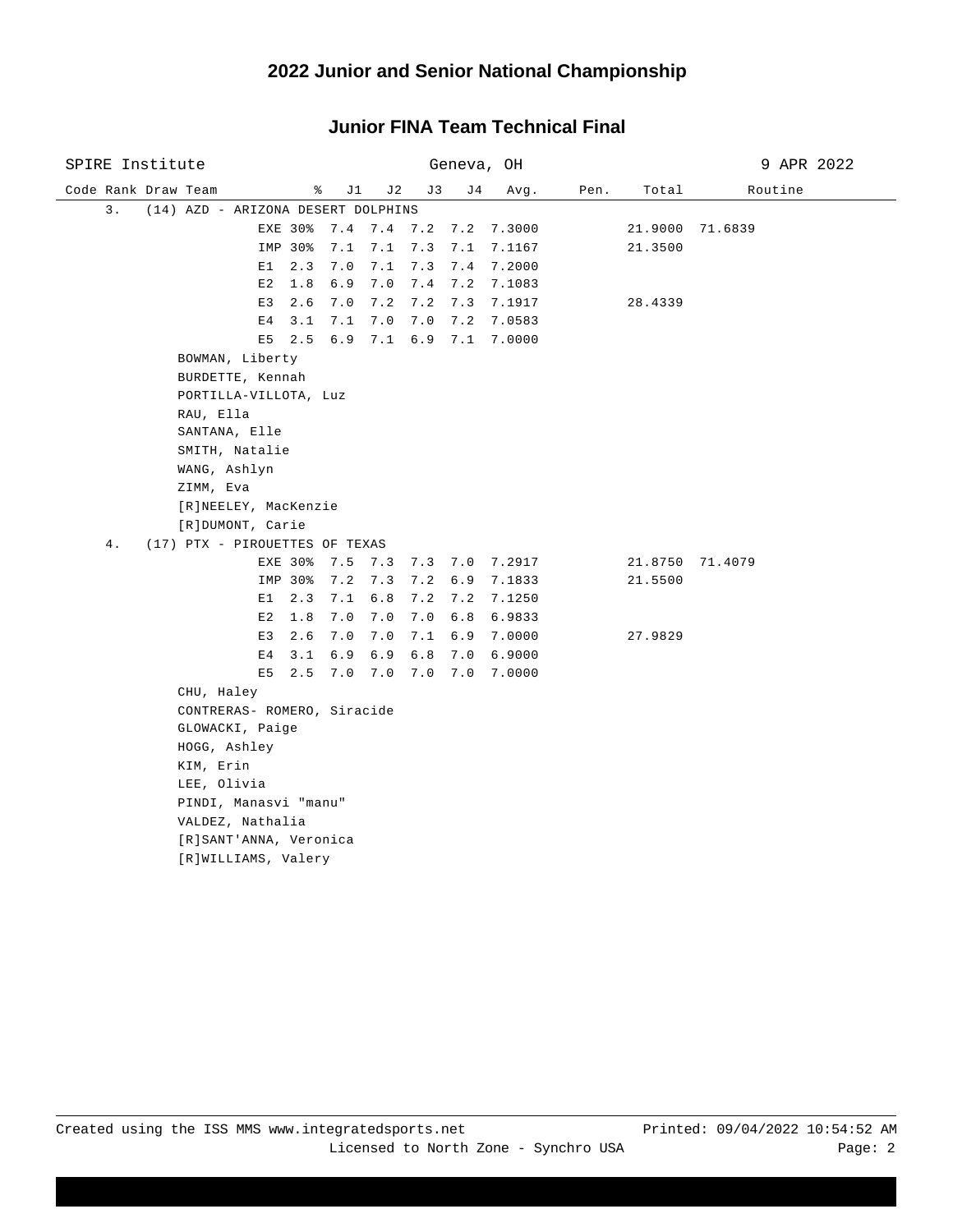| SPIRE Institute                          |              | Geneva, OH             |              |         | 9 APR 2022      |  |  |
|------------------------------------------|--------------|------------------------|--------------|---------|-----------------|--|--|
| Code Rank Draw Team<br>ိ                 | J1<br>J2     | J3<br>J 4              | Avg.<br>Pen. | Total   | Routine         |  |  |
| 5.<br>(2)<br>SCA - SANTA CLARA AQUAMAIDS |              |                        |              |         |                 |  |  |
| EXE 30%                                  |              | 7.2 7.0 7.3 7.0 7.1083 |              | 21.3250 | 70.0450         |  |  |
| IMP 30%                                  | $7.0$<br>6.9 | 7.0<br>7.0             | 6.9917       | 20.9750 |                 |  |  |
| 2.3<br>E1                                | 7.2<br>6.8   | 7.2<br>7.0             | 7.0833       |         |                 |  |  |
| E2<br>1.8                                | 6.9<br>6.9   | 6.7                    | 7.1 6.9000   |         |                 |  |  |
| E3<br>2.6                                | 7.0<br>7.1   | 6.6<br>6.9             | 6.9333       | 27.7450 |                 |  |  |
| 3.1<br>E4                                | 6.9<br>6.9   | $6.8$<br>7.0           | 6.9000       |         |                 |  |  |
| E5<br>2.5                                |              | 6.8 6.8 6.9 7.2 6.8750 |              |         |                 |  |  |
| CHEONG, Alissa                           |              |                        |              |         |                 |  |  |
| DANIEL, Perry                            |              |                        |              |         |                 |  |  |
| IP, Hannah                               |              |                        |              |         |                 |  |  |
| LI, Katherine                            |              |                        |              |         |                 |  |  |
| PEREZ, Olivia                            |              |                        |              |         |                 |  |  |
| SVAJDA, Julia                            |              |                        |              |         |                 |  |  |
| WANG, Karen                              |              |                        |              |         |                 |  |  |
| ZHAI, Lina                               |              |                        |              |         |                 |  |  |
| [R]ROBINSON, Annelise                    |              |                        |              |         |                 |  |  |
| б.<br>(16) WCA - WALNUT CREEK AQUANUTS   |              |                        |              |         |                 |  |  |
| EXE 30%                                  |              | 7.3 6.9 7.2 7.0 7.1000 |              |         | 21.3000 69.9142 |  |  |
| IMP 30%                                  | 7.0<br>7.0   | 7.3                    | 7.2 7.1083   | 21.3250 |                 |  |  |
| E1<br>2.3                                | 7.1          | 6.9 6.9 7.0 6.9583     |              |         |                 |  |  |
| E2<br>1.8                                | 6.8          | 6.7 6.6 6.9 6.7500     |              |         |                 |  |  |
| 2.6<br>E3                                | 7.0          | 6.8 6.7 6.8 6.8083     |              | 27.2892 |                 |  |  |
| E <sub>4</sub><br>3.1                    | 6.8<br>7.0   | $6.5$ $6.9$ $6.8333$   |              |         |                 |  |  |
| 2.5<br>E5                                |              | 6.8 6.7 6.7 6.8 6.7500 |              |         |                 |  |  |
| BELS, Rachel                             |              |                        |              |         |                 |  |  |
| HERMOGENO, Juliana                       |              |                        |              |         |                 |  |  |
| KAWAKAMI, Carmen                         |              |                        |              |         |                 |  |  |
| LEE, Maren                               |              |                        |              |         |                 |  |  |
| MINEYEVA, Diana                          |              |                        |              |         |                 |  |  |
| O'NEIL, Ayla                             |              |                        |              |         |                 |  |  |
| REVELL, Reece                            |              |                        |              |         |                 |  |  |
| TEMPLE, Jerusalem                        |              |                        |              |         |                 |  |  |
| [R]ELEFTHERIADAS, Zoe                    |              |                        |              |         |                 |  |  |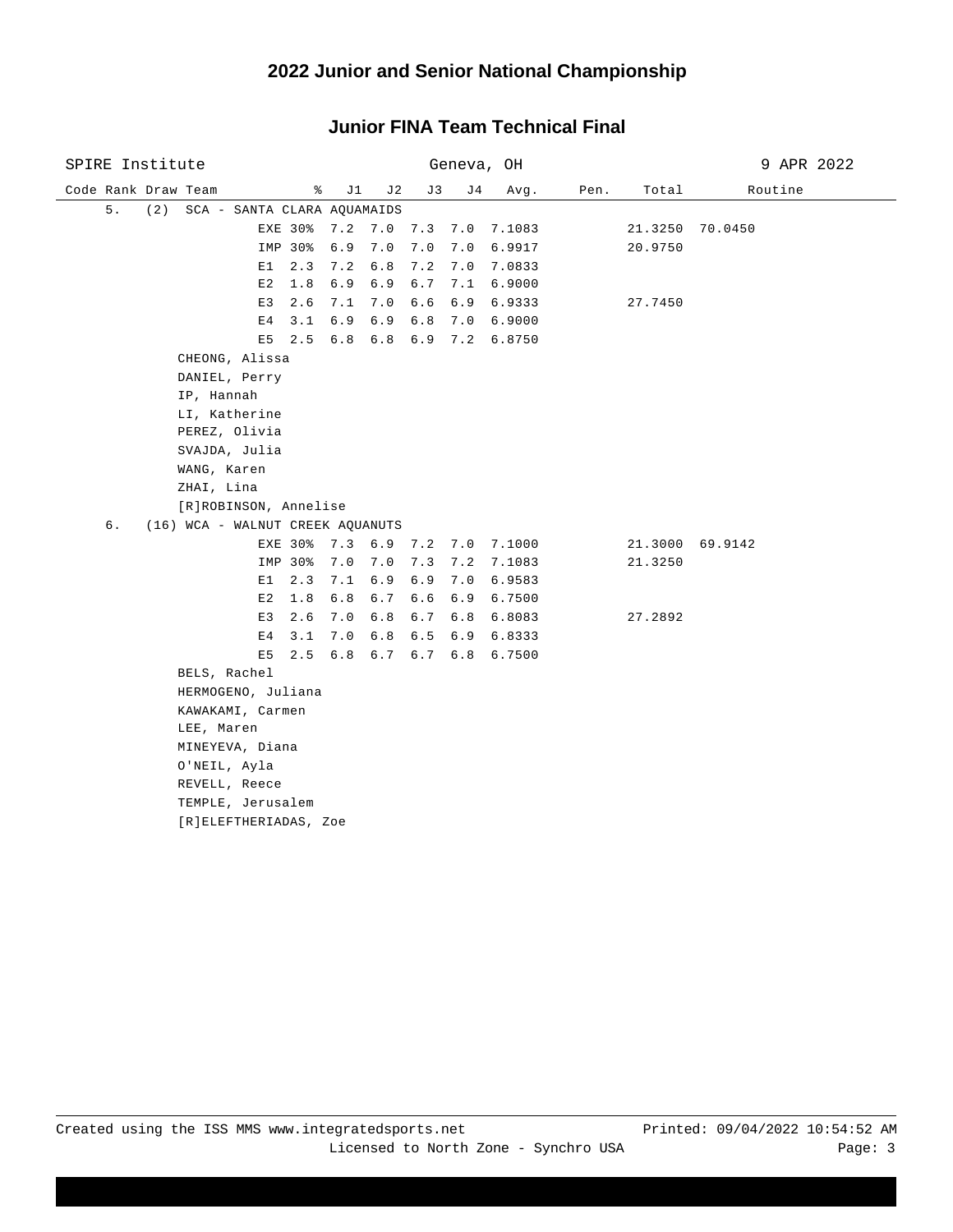| SPIRE Institute     |                                          |         |         |                 |         |         | Geneva, OH                     | 9 APR 2022 |         |                 |  |
|---------------------|------------------------------------------|---------|---------|-----------------|---------|---------|--------------------------------|------------|---------|-----------------|--|
| Code Rank Draw Team |                                          |         | ိ<br>J1 | J 2             | J3      | J 4     | Avg.                           | Pen.       | Total   | Routine         |  |
| 7.                  | (13) CSG - CINCINNATI YMCA SYNCHROGATORS |         |         |                 |         |         |                                |            |         |                 |  |
|                     |                                          | EXE 30% |         |                 |         |         | 6.9 6.9 7.0 6.8 6.9000         |            |         | 20.7000 67.4829 |  |
|                     |                                          | IMP 30% | 6.7     | 6.8             |         |         | 7.0 6.7 6.7667                 |            | 20.3000 |                 |  |
|                     | E1                                       | 2.3     | 6.6     | 6.7             | 6.7     | 6.8     | 6.7000                         |            |         |                 |  |
|                     | E2                                       | 1.8     | 6.4     | 6.8             |         |         | 6.8 6.4 6.6000                 |            |         |                 |  |
|                     | E3                                       | 2.6     | 6.5     | 6.6             |         |         | 6.7 6.7 6.6417                 |            | 26.4829 |                 |  |
|                     | E 4                                      | 3.1     |         | $6.5 \quad 6.6$ |         |         | $6.7$ $6.6$ $6.6000$           |            |         |                 |  |
|                     | E5                                       | 2.5     |         |                 |         |         | 6.5 6.5 6.8 6.6 6.5667         |            |         |                 |  |
|                     | BURNS, Alison                            |         |         |                 |         |         |                                |            |         |                 |  |
|                     | EHRHARDT, Madelyn                        |         |         |                 |         |         |                                |            |         |                 |  |
|                     | FULLEN, Catherine                        |         |         |                 |         |         |                                |            |         |                 |  |
|                     | FULLEN, Elizabeth                        |         |         |                 |         |         |                                |            |         |                 |  |
|                     | HOLLANDER, Ella                          |         |         |                 |         |         |                                |            |         |                 |  |
|                     | NATH, Maria                              |         |         |                 |         |         |                                |            |         |                 |  |
|                     | PRICE, Katie                             |         |         |                 |         |         |                                |            |         |                 |  |
|                     | ALMOND, Madi                             |         |         |                 |         |         |                                |            |         |                 |  |
| 8.                  | (8) FCS - HOUSTON SYNCHROSTARS           |         |         |                 |         |         |                                |            |         |                 |  |
|                     |                                          | EXE 30% | 6.8     | 6.6             |         |         | 6.5 6.8 6.6917                 |            |         | 20.0750 66.3622 |  |
|                     |                                          | IMP 30% | 6.8     | 6.8             | 6.9     | 6.6     | 6.7917                         |            | 20.3750 |                 |  |
|                     | E1                                       | 2.3     | $6.6$   | $6.6$           | 6.9     | 6.9     | 6.7500                         |            |         |                 |  |
|                     | E2                                       | 1.8     | 6.4     | 6.3             | 6.8     | 6.4     | 6.4250                         |            |         |                 |  |
|                     | E <sub>3</sub>                           | 2.6     | 6.4     | 6.2             | 6.4     | 6.3     | 6.3417                         |            | 25.9122 |                 |  |
|                     | E 4                                      | 3.1     | 6.3     | 6.1             | 6.6     |         | 6.4 6.3500                     |            |         |                 |  |
|                     |                                          | E5 2.5  |         | $6.5 \t 6.5$    |         |         | 6.8 6.6 6.5667                 |            |         |                 |  |
|                     | CHIU, Rebekah                            |         |         |                 |         |         |                                |            |         |                 |  |
|                     | ECHOLS, Katelin                          |         |         |                 |         |         |                                |            |         |                 |  |
|                     | GONG, Qimiao "gigi"                      |         |         |                 |         |         |                                |            |         |                 |  |
|                     | HUO, Emily                               |         |         |                 |         |         |                                |            |         |                 |  |
|                     | HUO, Emma                                |         |         |                 |         |         |                                |            |         |                 |  |
|                     | LEVARO, Sarah                            |         |         |                 |         |         |                                |            |         |                 |  |
|                     | PIERCE, Angela                           |         |         |                 |         |         |                                |            |         |                 |  |
|                     | WEI, Ella                                |         |         |                 |         |         |                                |            |         |                 |  |
|                     | [R]HE, Yiwen                             |         |         |                 |         |         |                                |            |         |                 |  |
| 9.                  | (3) BSK - SWIMKINS SYNCHRONIZED          |         |         |                 |         |         |                                |            |         |                 |  |
|                     |                                          |         |         |                 |         |         | EXE 30% 6.7 6.6 6.8 6.9 6.7500 |            |         | 20.2500 66.2644 |  |
|                     |                                          | IMP 30% | $6.7\,$ | $6.6\,$         | $6.8\,$ | $6.7\,$ | 6.7000                         | $-0.5$     | 20.1000 |                 |  |
|                     | E1                                       | 2.3     | 6.9     | 6.5             | 6.7     | 6.8     | 6.7417                         |            |         |                 |  |
|                     | E2                                       | 1.8     | 6.8     | 6.5             | 6.6     | 6.7     | 6.6500                         |            |         |                 |  |
|                     | E <sub>3</sub>                           | 2.6     | 6.8     | 6.3             | 6.5     |         | 6.4 6.4667                     |            | 26.4144 |                 |  |
|                     | E4                                       | 3.1     | 6.8     | 6.4             | 6.7     |         | 6.4 6.5583                     |            |         |                 |  |
|                     | E5                                       | 2.5     | 6.7     | 6.6             | 6.8     |         | 6.4 6.6417                     |            |         |                 |  |
|                     | BIESINGER, Olivia                        |         |         |                 |         |         |                                |            |         |                 |  |
|                     | ERMER, Carly                             |         |         |                 |         |         |                                |            |         |                 |  |
|                     | MCNAMARA, Caitlin                        |         |         |                 |         |         |                                |            |         |                 |  |
|                     | ROGER, Angelie<br>STARCK, Jamie          |         |         |                 |         |         |                                |            |         |                 |  |
|                     | STARCK, Sabrina                          |         |         |                 |         |         |                                |            |         |                 |  |
|                     |                                          |         |         |                 |         |         |                                |            |         |                 |  |
|                     | SULLIVAN, Taylor                         |         |         |                 |         |         |                                |            |         |                 |  |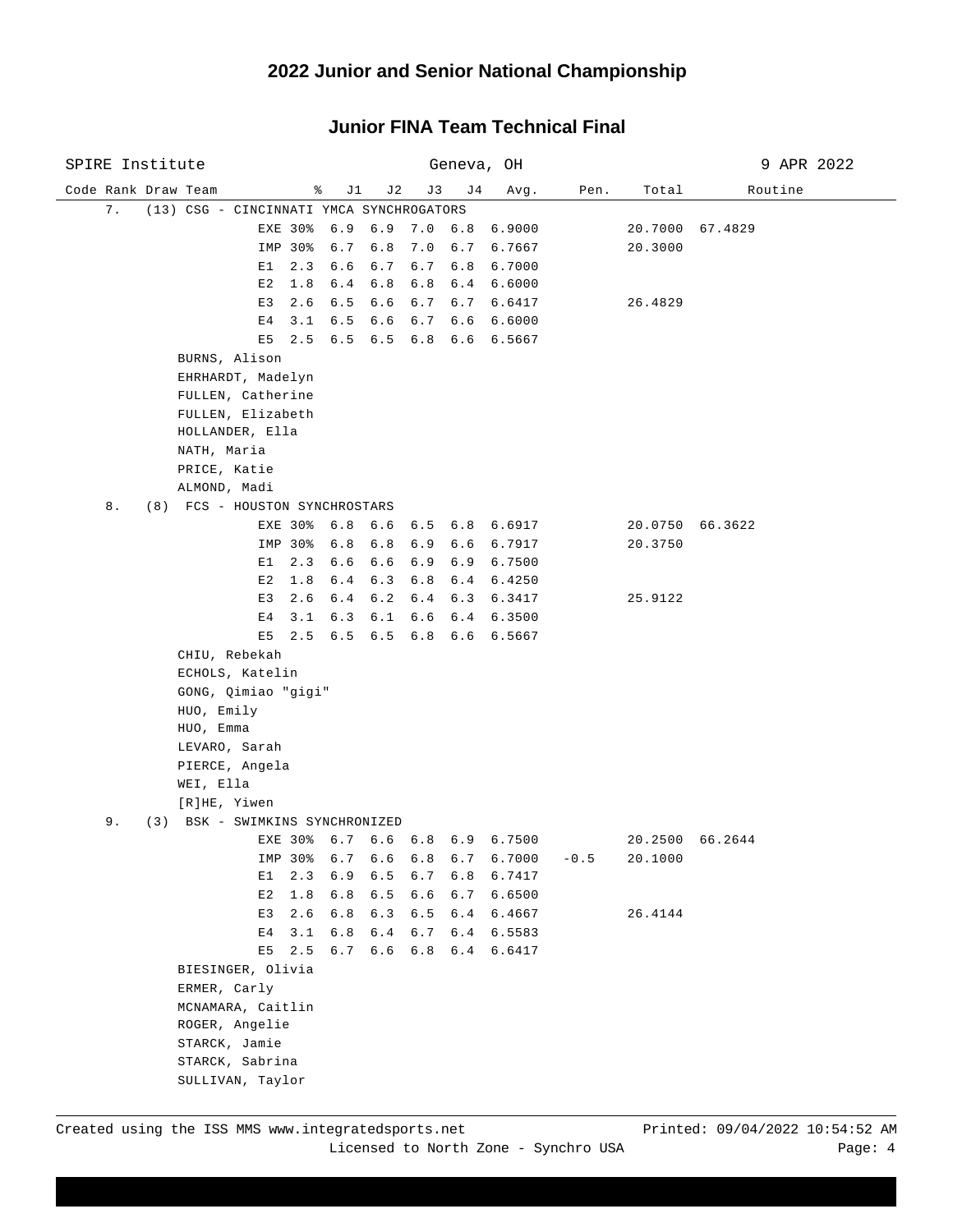| SPIRE Institute                              |                   | Geneva, OH                     |                   | 9 APR 2022      |  |  |
|----------------------------------------------|-------------------|--------------------------------|-------------------|-----------------|--|--|
| Code Rank Draw Team<br>ိေ<br>J 1             | J 2<br>J3         | J 4<br>Avg.                    | Pen.<br>Total     | Routine         |  |  |
| 10.<br>(7) AYS - ANA YMCA SYNCHRO            |                   |                                |                   |                 |  |  |
| EXE 30%                                      | 6.3 6.7           | 6.7 6.6<br>6.6250              |                   | 19.8750 64.0480 |  |  |
| IMP 30%<br>6.3                               | 6.7<br>6.8        | 6.3<br>6.5083                  | $-1.0$<br>19.5250 |                 |  |  |
| 2.3<br>E1<br>6.5                             | $6.4$<br>6.6      | 6.9<br>6.5667                  |                   |                 |  |  |
| E2<br>1.8<br>6.3                             | $6\cdot 4$<br>6.0 | 6.3<br>6.2833                  |                   |                 |  |  |
| E3<br>2.6<br>6.5                             | 6.3               | $6.4 \t6.5$<br>6.4417          | 25.6480           |                 |  |  |
| E4<br>3.1<br>6.4                             | 6.2               | $6.5 \t6.3$<br>6.3500          |                   |                 |  |  |
| $E5$ 2.5                                     |                   | 6.4 6.4 6.5 6.4 6.4083         |                   |                 |  |  |
| CORDIO, Rachel                               |                   |                                |                   |                 |  |  |
| DONG, Ella                                   |                   |                                |                   |                 |  |  |
| FLOURNOY, Abigail                            |                   |                                |                   |                 |  |  |
| FLOURNOY, Anna                               |                   |                                |                   |                 |  |  |
| MCKINNON, Elizabeth                          |                   |                                |                   |                 |  |  |
| SHARON, Lia                                  |                   |                                |                   |                 |  |  |
| (15) OCC - OHIO CORALINAS SYNCHRO<br>11.     |                   |                                |                   |                 |  |  |
|                                              |                   | EXE 30% 6.5 6.3 6.5 6.6 6.4917 |                   | 19.4750 63.2173 |  |  |
| IMP 30%<br>6.3                               | 6.4<br>6.6        | 6.4<br>6.4083                  | $-0.5$<br>19.2250 |                 |  |  |
| E1<br>2.3<br>6.6                             | 6.6               | $6.4 \t6.4$<br>6.5000          |                   |                 |  |  |
| E2<br>1.8<br>6.3                             | 6.0<br>6.4        | 5.8<br>6.1417                  |                   |                 |  |  |
| 2.6<br>E3<br>6.3                             | $6.4$             | 6.2 5.9<br>6.2333              | 25.0173           |                 |  |  |
| 3.1<br>6.4<br>Е4                             | 6.3               | $6.4 \t6.1$<br>6.3333          |                   |                 |  |  |
| E5<br>$2.5 \t6.2 \t6.0$                      |                   | $6.1 \quad 5.7$<br>6.0333      |                   |                 |  |  |
| FARMER, Zoe                                  |                   |                                |                   |                 |  |  |
| JOHNSON, Ella                                |                   |                                |                   |                 |  |  |
| ORTIZ, Lilly<br>RIVERA-ALVAREZ, Maria        |                   |                                |                   |                 |  |  |
| SILVERMAN, Emma                              |                   |                                |                   |                 |  |  |
| SULLIVAN, Grace                              |                   |                                |                   |                 |  |  |
| WEEKS, Torre                                 |                   |                                |                   |                 |  |  |
| 12. (12) CSG - CINCINNATI YMCA SYNCHROGATORS |                   |                                |                   |                 |  |  |
| 6.7<br>EXE 30%                               |                   | $6.1$ $6.6$ $6.4$ $6.4833$     |                   | 19.4500 62.0514 |  |  |
| IMP 30%<br>6.3                               | 6.2               | $6.6 \t6.2$<br>6.2750          | $-1.0$<br>18.8250 |                 |  |  |
| 2.3<br>6.3<br>E1                             | 6.3               | 6.4 6.6<br>6.3667              |                   |                 |  |  |
| 1.8<br>5.9<br>Е2                             | 6.3               | $6.3 \t6.2$<br>6.2250          |                   |                 |  |  |
| 2.6<br>6.0<br>E3                             | 6.1               | $6.5 \t 6.2$<br>6.1667         | 24.7764           |                 |  |  |
| E4 3.1 6.1 6.0 6.2 6.1                       |                   | 6.1000                         |                   |                 |  |  |
|                                              |                   | E5 2.5 6.1 6.2 6.4 6.0 6.1583  |                   |                 |  |  |
| CHEYNE, Megan                                |                   |                                |                   |                 |  |  |
| DEKORS, Samantha                             |                   |                                |                   |                 |  |  |
| GERHARDT, Ana                                |                   |                                |                   |                 |  |  |
| HOWES, Haylee                                |                   |                                |                   |                 |  |  |
| OLSON, Maria                                 |                   |                                |                   |                 |  |  |
| STACY, Ashlynn                               |                   |                                |                   |                 |  |  |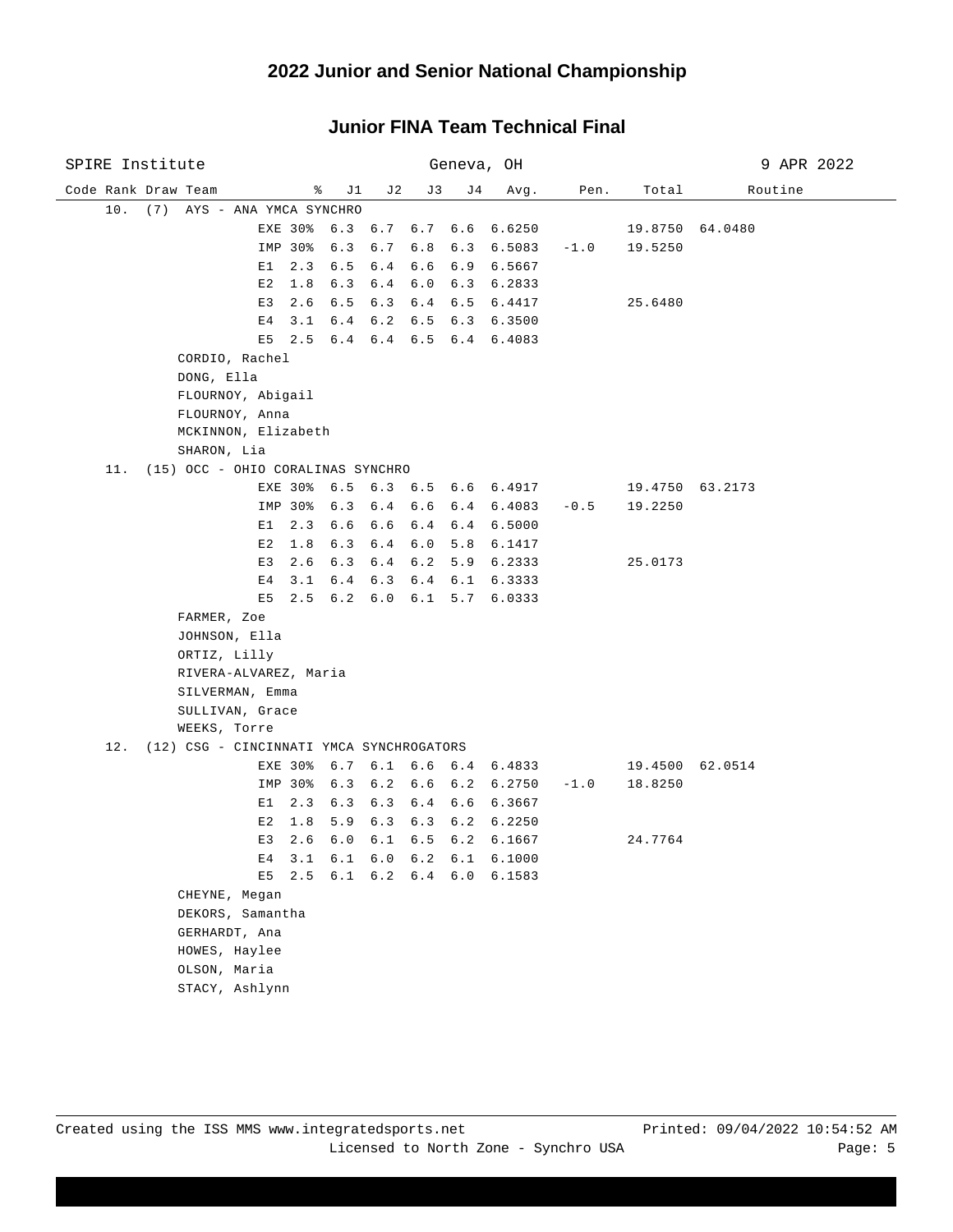| SPIRE Institute     |                                     |                | Geneva, OH     |                 |                |                 |                                |        | 9 APR 2022 |                 |  |
|---------------------|-------------------------------------|----------------|----------------|-----------------|----------------|-----------------|--------------------------------|--------|------------|-----------------|--|
| Code Rank Draw Team |                                     |                | ိ<br>J 1       | J 2             | J3             | J 4             | Avg.                           | Pen.   | Total      | Routine         |  |
|                     | 13. (9) CBS - CAMBRIDGE SYNCHRO     |                |                |                 |                |                 |                                |        |            |                 |  |
|                     |                                     |                |                |                 |                |                 | EXE 30% 6.1 6.1 6.2 6.4 6.1667 |        |            | 18.5000 61.8217 |  |
|                     |                                     | IMP 30%        | 6.5            | 6.3             | 6.5 6.0        |                 | 6.3750                         |        | 19.1250    |                 |  |
|                     | E1                                  | 2.3            | 6.2            | 6.2             |                |                 | 6.2 6.1 6.1917                 |        |            |                 |  |
|                     | E2                                  | 1.8            | 6.0            | 6.0             | 6.1            | 5.7             | 5.9833                         |        |            |                 |  |
|                     | E3                                  | 2.6            | 6.0            | 5.8             |                | 6.3 6.0         | 6.0083                         |        | 24.1967    |                 |  |
|                     | Ε4                                  | 3.1            | 5.9            | 5.9             |                |                 | 6.3 6.0 5.9750                 |        |            |                 |  |
|                     | E5                                  | $2.5 \t 6.0$   |                |                 |                |                 | 6.3 6.2 5.9 6.1000             |        |            |                 |  |
|                     | ANDREW-BLONDIN, Lola                |                |                |                 |                |                 |                                |        |            |                 |  |
|                     | BIDOLLARI, Julia                    |                |                |                 |                |                 |                                |        |            |                 |  |
|                     | HUNT, Ellie                         |                |                |                 |                |                 |                                |        |            |                 |  |
|                     | MCKINNON, Shyah                     |                |                |                 |                |                 |                                |        |            |                 |  |
|                     | OLSEN-VELASCO, Raquel               |                |                |                 |                |                 |                                |        |            |                 |  |
|                     | ROGOVITZ, Alice                     |                |                |                 |                |                 |                                |        |            |                 |  |
|                     | VAILLANCOURT, Alexa                 |                |                |                 |                |                 |                                |        |            |                 |  |
|                     | BEER, Helen<br>[R]GREGORY, Penelope |                |                |                 |                |                 |                                |        |            |                 |  |
|                     | [R]MILLER, Zoë                      |                |                |                 |                |                 |                                |        |            |                 |  |
| 14.                 | (5) MST - M SYNCHRONIZED SWIM TEAM  |                |                |                 |                |                 |                                |        |            |                 |  |
|                     |                                     | EXE 30%        | 5.7            | 5.9             |                | $6.0 \t6.5$     | 5.9750                         |        |            | 17.9250 58.9082 |  |
|                     |                                     | IMP 30%        | 6.0            | 6.1             |                | $6.2 \quad 6.1$ | 6.1000                         | $-1.0$ | 18.3000    |                 |  |
|                     |                                     | $E1 \quad 2.3$ | 6.2            | 5.6             |                | $6.0 \t6.2$     | 6.0667                         |        |            |                 |  |
|                     | E2                                  | 1.8            | 5.7            | 5.5             | 5.7            | 5.6             | 5.6417                         |        |            |                 |  |
|                     | E3                                  | 2.6            | 6.1            | 6.0             |                | $6.2 \quad 6.1$ | 6.1000                         |        | 23.6832    |                 |  |
|                     | E <sub>4</sub>                      | 3.1            | 5.9            | 5.8             |                | 6.1 5.9         | 5.9083                         |        |            |                 |  |
|                     |                                     | $E5$ 2.5       |                | 5.8 5.8 6.2 5.6 |                |                 | 5.8167                         |        |            |                 |  |
|                     | CHOI, Irene                         |                |                |                 |                |                 |                                |        |            |                 |  |
|                     | CHOI, Madelyn                       |                |                |                 |                |                 |                                |        |            |                 |  |
|                     | HWANG, Yoonseo                      |                |                |                 |                |                 |                                |        |            |                 |  |
|                     | MOON, Annika                        |                |                |                 |                |                 |                                |        |            |                 |  |
|                     | SOHN, Hayoung                       |                |                |                 |                |                 |                                |        |            |                 |  |
|                     | VORONA, Melania                     |                |                |                 |                |                 |                                |        |            |                 |  |
|                     | 15. (1) AYA - AUSTIN ANGELFISH      |                |                |                 |                |                 |                                |        |            |                 |  |
|                     |                                     | EXE 30%        |                |                 |                |                 | 6.2 6.4 6.3 6.5 6.3500         |        |            | 19.0500 58.0438 |  |
|                     |                                     | IMP 30%        |                |                 |                |                 | 6.4 6.4 6.6 6.3 6.4083         | $-1.5$ | 19.2250    |                 |  |
|                     | E1<br>E2                            | 2.3<br>$1.8\,$ | $6.5\,$<br>0.0 | $5.9$<br>0.0    | $6.5\,$<br>0.0 | $6.2\,$<br>0.0  | 6.3250<br>0.0000               |        |            |                 |  |
|                     | E3                                  | 2.6            | 6.9            | 6.1             | $6.1$          | 5.9             | 6.1500                         |        | 21.2688    |                 |  |
|                     | E4                                  | 3.1            | 6.3            | 6.3             | $6.4$          | 5.8             | 6.2667                         |        |            |                 |  |
|                     | E5                                  | 2.5            | 6.1            | 6.4             | 6.3            | 5.7             | 6.1750                         |        |            |                 |  |
|                     | ALAMELA, Sanjana                    |                |                |                 |                |                 |                                |        |            |                 |  |
|                     | CABROL, Lilou                       |                |                |                 |                |                 |                                |        |            |                 |  |
|                     | JONG, Kathy                         |                |                |                 |                |                 |                                |        |            |                 |  |
|                     | KIM, Emma                           |                |                |                 |                |                 |                                |        |            |                 |  |
|                     | SIMS, Regan                         |                |                |                 |                |                 |                                |        |            |                 |  |
|                     | ZOU, Reina                          |                |                |                 |                |                 |                                |        |            |                 |  |
|                     |                                     |                |                |                 |                |                 |                                |        |            |                 |  |